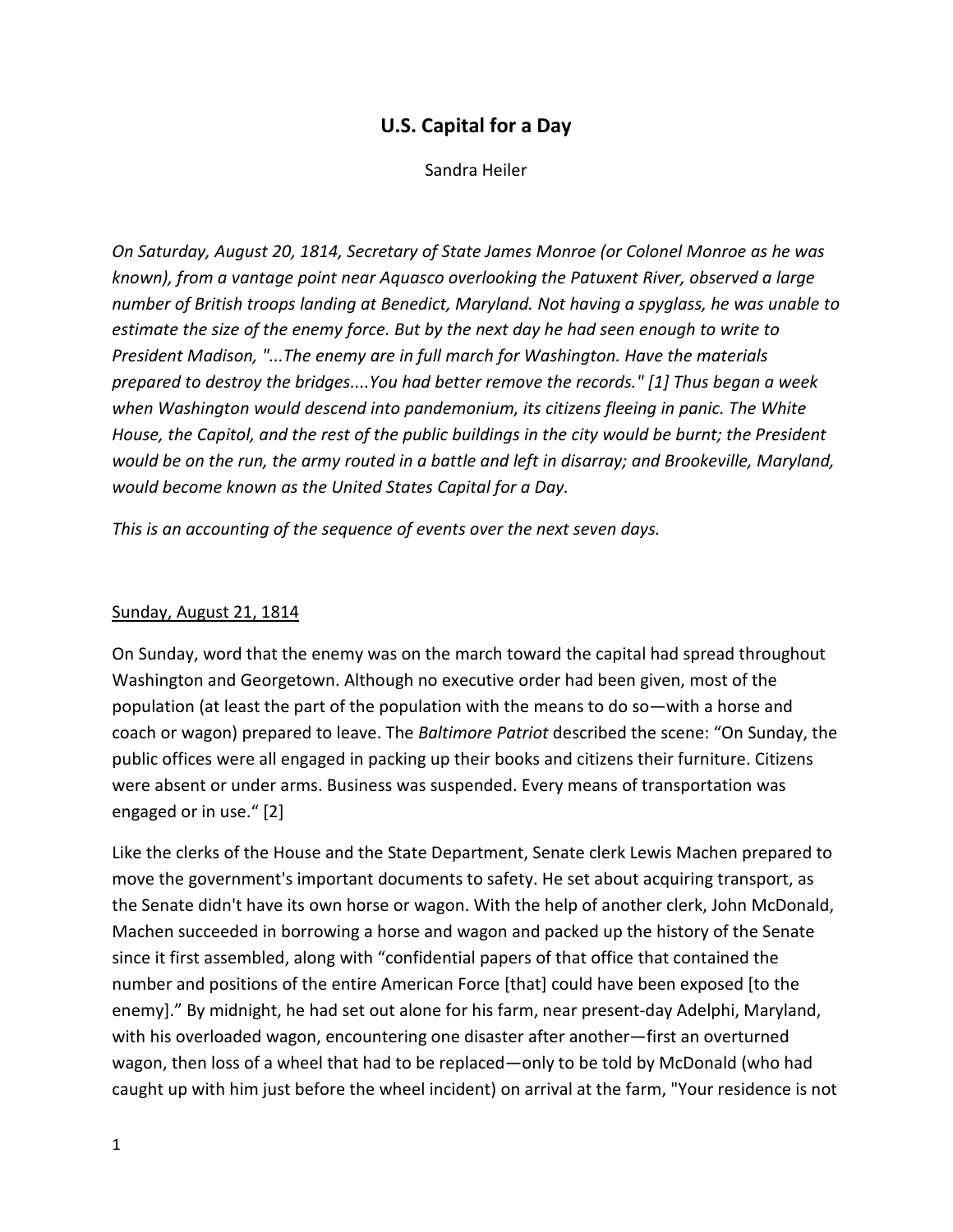as secure as Brookeville." Machen agreed and McDonald proceeded to take the precious cargo to Brookeville, where it remained for several weeks until the Senate had reconvened and a place had been set to store the papers. [3]

On the same day, General John Mason sent a frantic letter to his friend Isaac Briggs in Brookeville: "The Enemy are marching on us. I send you my wife and children. I know I can count on your friendship. Please assist them in getting comfortable lodgings in Brookeville for a few weeks...." [4] General Mason, son of George Mason, was a friend and advisor to President Madison and also a close friend of Quaker Isaac Briggs.<sup>1</sup> At the time, Mason's wife, Anna, a friend of Dolley Madison, was seriously ill with a "bilious fever" (the usual term for typhus).

## Monday, August 22

As government clerks prepared for an invasion, so did the banks of Washington, removing their specie (the money in coin, not the paper money, which was virtually worthless) for safekeeping. [5] General Mason, who was President of the Bank of Columbia in Georgetown, sent the bank's money to Caleb Bentley, the postmaster in Brookeville, to be stored in the most secure place in the town, the federal post office, which was attached to Mr. Bentley's house. [6]

All day Monday, the population of Washington and Georgetown scrambled to get out. Washingtonian Margaret Bayard Smith<sup>2</sup> wrote, "The alarm was such that on Monday a general removal from the city and George Town took place. Very few women or children remain'd in the city on Tuesday evening...." [7]

It is difficult to determine just how many people left Washington and Georgetown in the run-up to the enemy invasion, much less how many fled to Brookeville. In 1814, the population of Washington was approximately 8,000, with another 5,000 living in Georgetown. (These are necessarily approximations because most of the results of the Washington Census of 1810 were lost to fire.) Contemporary estimates were that 90 percent of the population had left the city when the British arrived. Hundreds, perhaps thousands of people were on the road, looking for a place to take refuge. Citizens hid in the woods around Washington, and many crossed by the few bridges and Mason's Ferry into Virginia and Maryland, particularly people who had friends

<sup>&</sup>lt;sup>1</sup> During the war, John Mason was Commissioner of Prisoners, responsible for arranging prisoner exchanges.

<sup>&</sup>lt;sup>2</sup> Margaret Bayard Smith and her husband, Samuel Harrison Smith, were intimately connected to Washington society and the most powerful people in government. A close friend of Thomas Jefferson, Mr. Smith was the former founder and editor of the first national newspaper, the National Intelligencer, which he created at President Jefferson's suggestion. His job, Commissioner of Revenue, is roughly equivalent to that of the current Director of the Internal Revenue Service. Mrs. Smith was both a "society matron," friend of President Jefferson and the Madisons and all of the other leading families of Washington and Georgetown—the Gallatins, the Decaturs, the Masons—and also a careful, insightful chronicler of the times. She recorded not only Washington's social life, but also its religious life, who was who in politics, and, to history's benefit, the events of the War of 1812 in the nation's capital and Brookeville.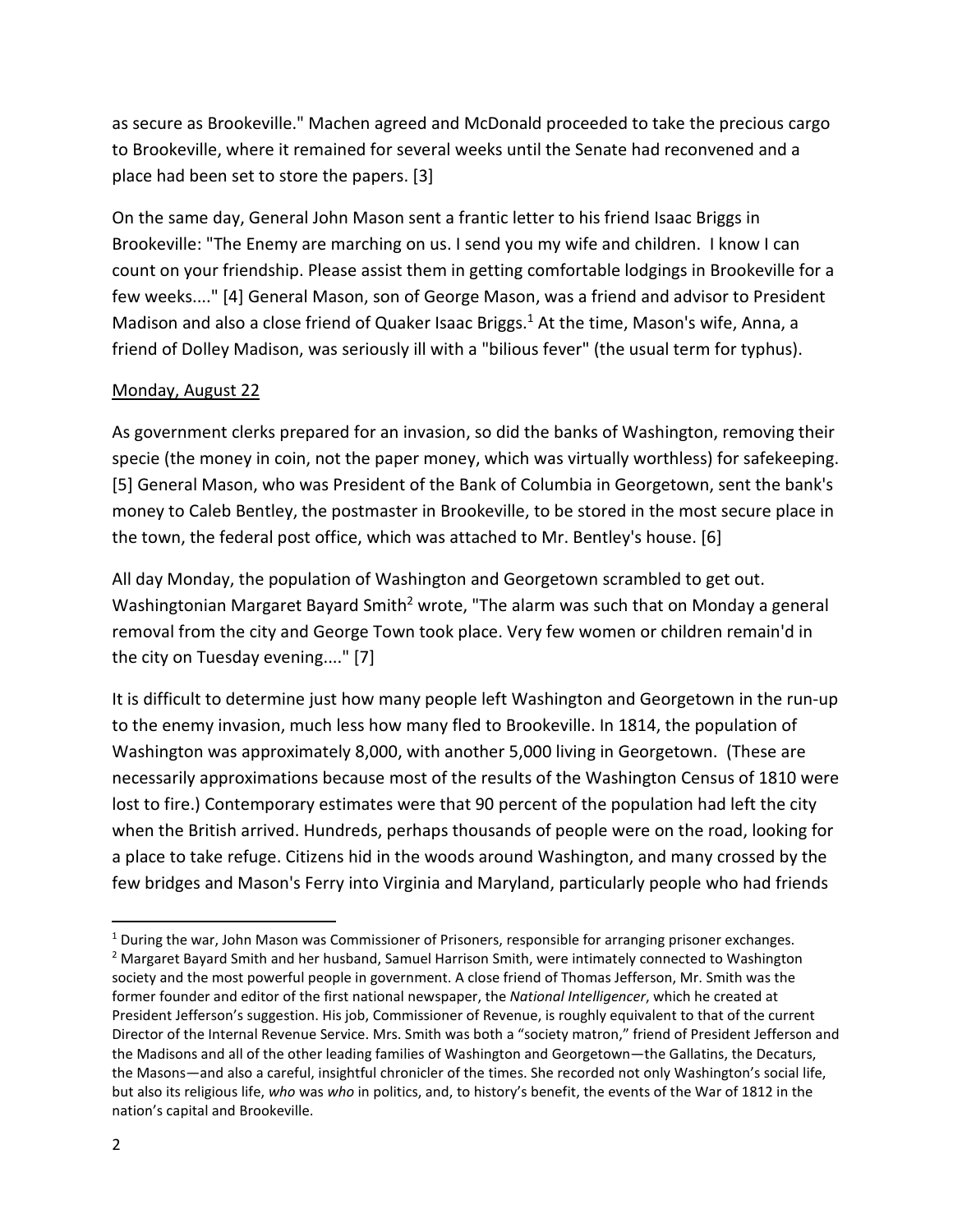or family whose homes they could reach. Others fled to the cities of Frederick and Leesburg, despite the long distances along primitive roads. They sought shelter in the taverns of Virginia and Maryland, and they fled north by the best available roads, the post roads, to Rockville and Brookeville. What they didn't do was head south or east, in the direction of the advancing British army, or toward Annapolis or Baltimore, which were possibly the next targets of the enemy. Nor did they turn toward the Potomac or the Patuxent, where the Royal Navy controlled the waterways.

Of the total population of Washington and Georgetown, about one-third were black, most of whom were enslaved. Only members of the free population were permitted to vacate the city as fears of an enemy invasion mounted. Slaves had no choice in whether or where to go. As Alan Taylor expertly documents in The Internal Enemy [8], whites were even more frightened by the possibility of a slave insurrection, or by the thought that slaves would join the enemy to attack their former masters, than they were of the British enemy—and they took steps to prevent the possibility. Author and slaveowner Margaret Bayard Smith presents a remarkably frank discussion of her fears in this regard, along with a description of the steps her husband had taken to assuage them: "As for our enemy at home I have no doubt that they will if possible join the British; here we are, I believe firmly in no danger...the few scattered about our neighbourhood, could not muster force enough to venture on an attack. We have however counted on the possibility of danger and Mr. S. has procured pistols &c &c sufficient for our defence.... As it is we are quite animated,... since we have been so well provided with fire arms, my apprehensions have quite ceased. For those whom I fear'd are easily intimidated.... At present all the members and citizens say it is impossible for the enemy to ascend the river, and our home enemy will not assail us, if they do not arrive...." [9]

Out of fear, many slaveowners sent their slaves out of the city to isolated farms, where they were unlikely to encounter the British and would also be separated from one another. Mrs. Smith herself notes that she sent her servants (all enslaved women) to "some private farm houses at a safe distance." [10] Many free blacks, including Eli Nugent, founder of Asbury Methodist Chapel, and his family fled to Brookeville, where his brother and sister and a relatively large free black population lived. However, no evidence has been found that slaves came to abolitionist Quaker Brookeville.

### Tuesday, August 23

"On Tuesday we sent off to a private farm house all our linen, clothing and other movable property...," Mrs. Smith wrote. That night, she and her husband, who was President of the Bank of Washington, were roused by the bank clerk with the alarm, "The enemy are advancing, our own troops are giving way on all sides and are retreating to the city. Go, for Gods sake go." [11] Mr. Smith left immediately with the clerk to take the bank's specie to Brookeville, where, like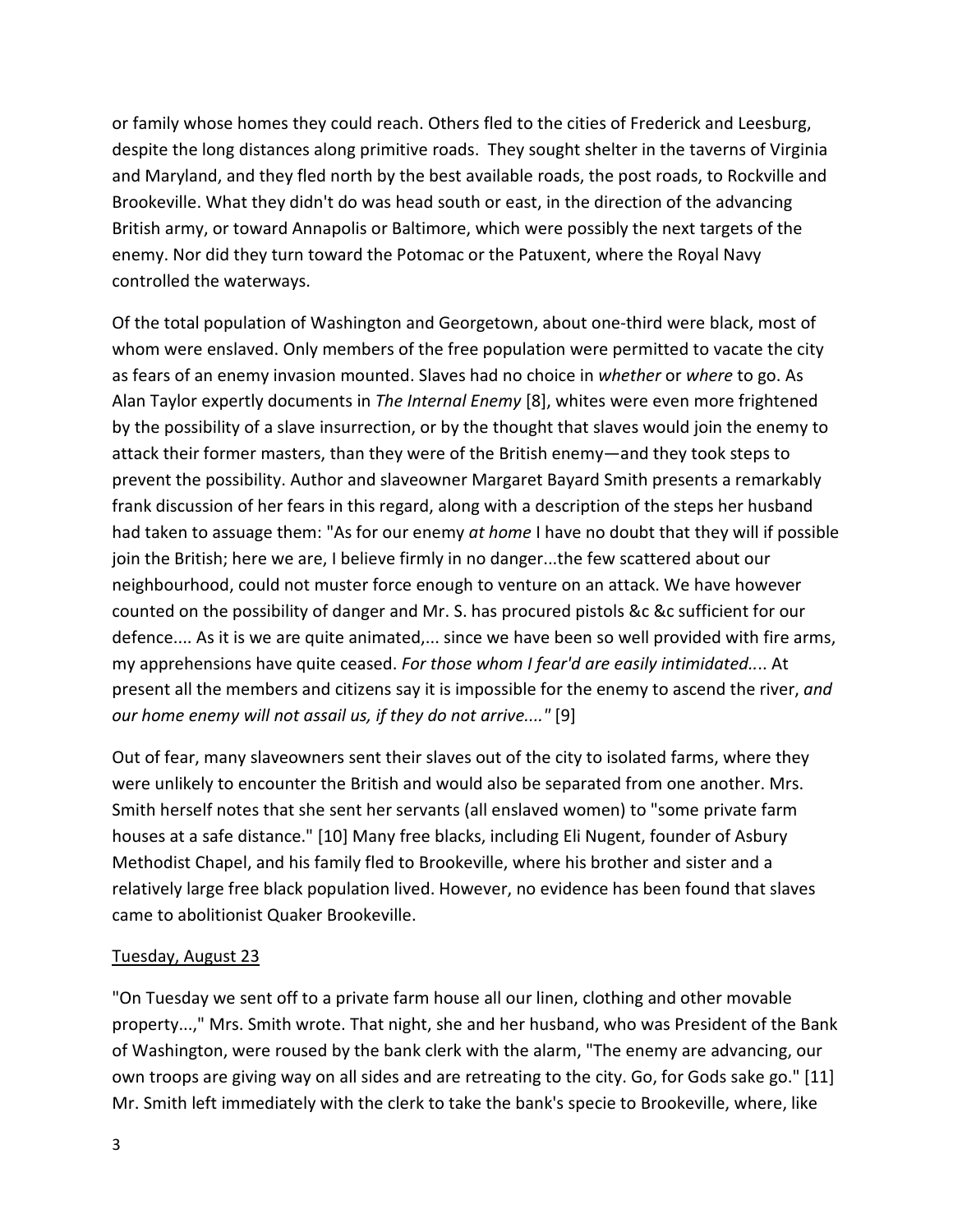the specie from the Bank of Columbia, it was brought to Mr. Bentley at the post office. Mrs. Smith ordered that their carriage and horses be readied, loaded a wagon with their remaining valuables, and set off for Brookeville with her daughters.

## Wednesday, August 24

A little past noon, Margaret Bayard Smith arrived in Brookeville, where she joined her husband and several other refugees at the Bentleys' house. It took Mrs. Smith ten hours—walking much of the way—because there was so little light on the road. On her arrival, she described the town, where refugees had been arriving for days: "The appearance of this village is romantic and beautiful.... Here all seems security and peace! ... The town is full of people and waggons. It now affords so hospitable a shelter to our poor citizens! ... I have never seen more benevolent people." [12]

Meanwhile, the British forces that Colonel Monroe had spied disembarking at Benedict arrived at Bladensburg, where approximately 4,500 well-trained and -equipped British regulars engaged 6,000 largely untrained and poorly equipped American militiamen and 1,500 professional troops. The result of the matchup between the highly skilled, experienced British and the incompetently led militiamen of the American army was a rout of the Americans. According to the August 30 issue of the Federal Republican, "The retreat [of the American army] was continued until the troops reached Montgomery Court House, 18 miles from the battle ground, almost exhausted with fatigue and without camp equipage [italics mine], the baggage wagons having been sent across the Potomac bridge and ordered up the Virginia Shore." [13] On September 3, in a letter to his wife, Asa Moore (whose brother Thomas lived in Brookeville) wrote, "When our militia were going down first on this [the Maryland] side of the Chain Bridge above Georgetown..., they met 200 odd baggage waggons on their retreat into Virginia, … all parties almost fatigued to death." [14]

President Madison, who had been on the battlefield early on, left Bladensburg and returned to the President's House. Finally, along with a small group of trusted advisors and Cabinet members, he fled the city, taking Mason's Ferry across the Potomac to Virginia.

By evening, the victorious enemy army made its way to Capitol Hill, where they set fire to the Senate and House of Representatives, the Library of Congress, and the Supreme Court, all housed within the Capitol building. Afterwards, they continued down Pennsylvania Avenue to the President's House, where some of them dined, and then burned the mansion and all of its contents, taking a few souvenirs and leaving everything else to be consumed by the fire. They continued setting fire to the adjacent buildings, including the State and War Departments and the Treasury.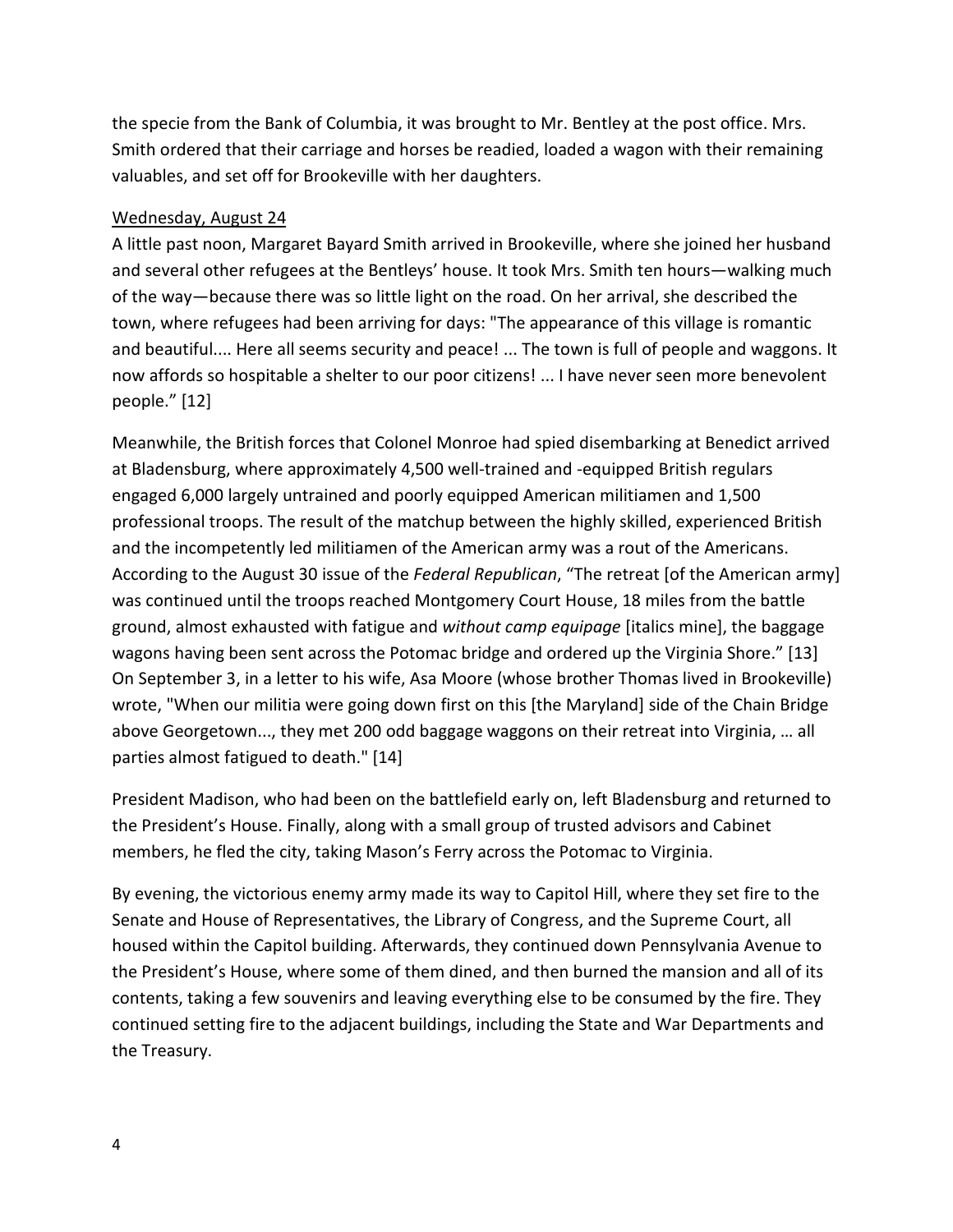On Wednesday night, as the public buildings of the nation's capital burned, President Madison watched from across the Potomac in Virginia. The sky over Washington was so brightly lit that it could be seen in Baltimore. And in Brookeville refugees could guess what was going on in their city.

## Thursday, August 25

The American army had been routed, the troops scattered, and the supply wagons were far removed from what remained of the splintered army. As Mrs. Smith wrote on Thursday, "We were greeted with the sad news that our city was taken, the bridges and public buildings burnt, our troops flying in every direction. Our little army totally dispersed...." Even the semblance of military discipline had broken down, as Mrs. Smith continued: "This moment a troop of horse have enter'd; they were on the field of battle, but not engag'd. Major Ridgely their commander, disapproving Genl. Winder's order, refused to obey, left the army and is taking his troops home...." The result of the diversion of the supply wagons to Virginia was that no one was responsible for provisioning the troops. That task fell to Brookeville's Quakers, for those who could reach them. Mrs. Smith added, "Winder with all the men he can collect are at the Court House [Rockville]. He has directed our poor broken militia to make the best of their way to Baltimore. Every hour the poor wearied and terrified creatures are passing by the door. Mrs. Bentl[e]y kindly invites them in to rest and refresh.... Our men look pale and feeble but more with affright than fatigue, — they had thrown away their muskets...." [15]

Meanwhile, in Washington the conflagration continued. From Georgetown, Anna Mason's doctor, Caleb Worthington, who had refused to accompany his patient to Brookeville while he could still leave, wrote, "It is most prudent for citizens to stay in their houses; The enemy are still burning the public buildings. The War Office is now in Flames." (To this report he added the advice, "Keep bleeding or purging Mrs. Mason, and send for another physician.") [16]

On Thursday afternoon, another disaster hit. Mrs. Smith wrote, "Just as we were going to dinner, a tremendous gust arose, it has broken the trees very much, in the midst of it, a waggon came to the door with a family going they knew not whither. Poor wanderers. The hurricane which blew down houses, tore up trees and spread terror around, passed in a few minutes and nature recovered her tranquility."<sup>3</sup> (17)

After the storm passed, troops continued to arrive in Brookeville. Mrs. Smith wrote, "Thursday evening. Our anxiety has been kept alive the whole day. Our poor men are coming in some two or three, sometimes a dozen at a time, just now another troop of horse have come in, they

<sup>&</sup>lt;sup>3</sup> Although most contemporary reports call the storm a "hurricane," historian Ralph Eshelman, in his "Travel Guide to the War of 1812 in the Chesapeake," Johns Hopkins Press, 2011, suggests it was a severe line of thunderstorms, probably accompanied by one or more tornados and possibly a derecho.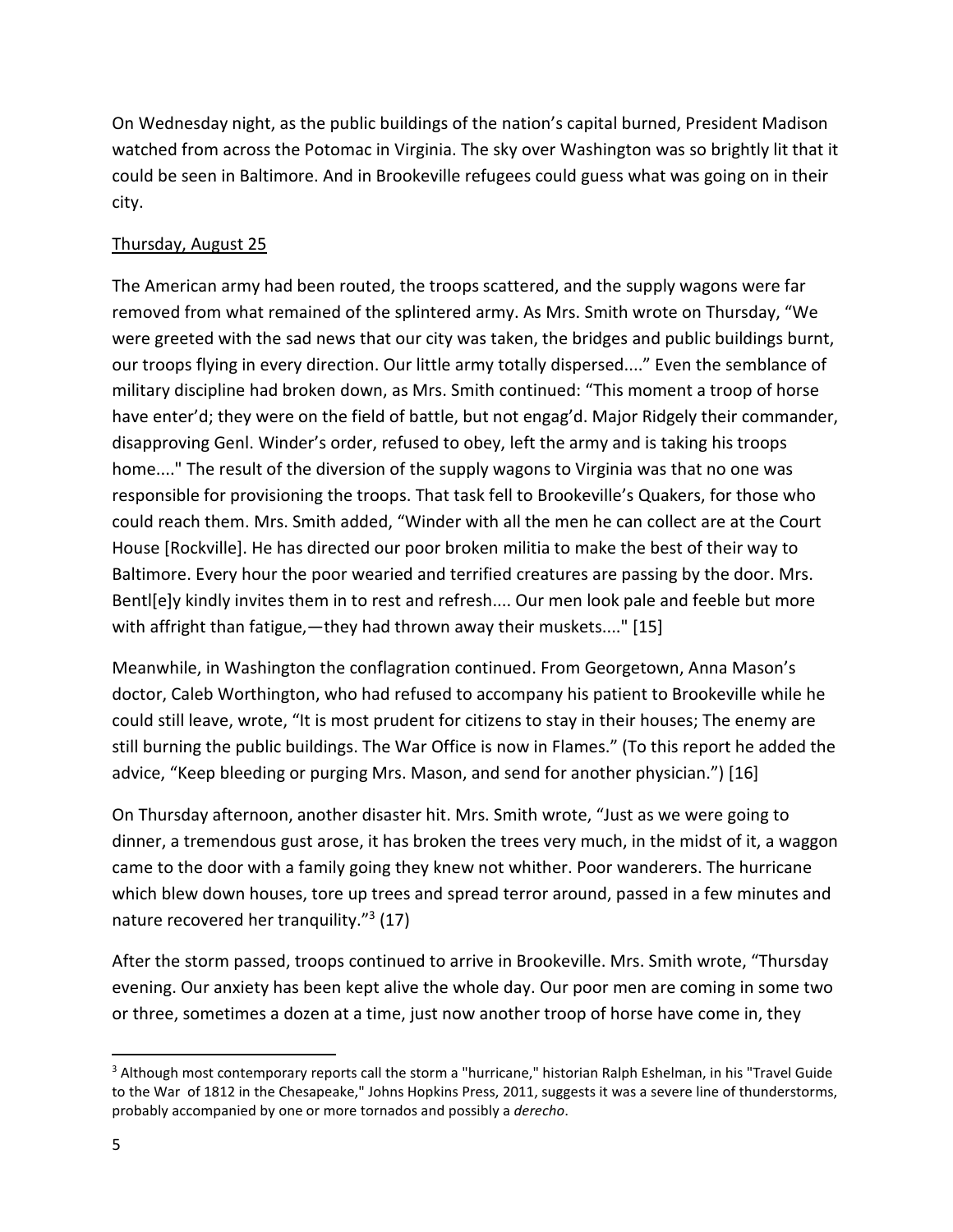have not been in the engagement, as they did not arrive until a retreat had been order'd." [18] By ten o'clock, Mrs. Smith would write, "The street of this quiet village, which never before witnessed confusion, is now fill'd with carriages bringing out citizens, and Baggage wagons and troops. Mrs. Bentl[e]y's house is now crowded, she has been the whole evening sitting at the supper table, giving refreshment to soldiers and travelers. I suppose every house in the village is equally full....The table is just spread for the  $4<sup>th</sup>$  or  $5<sup>th</sup>$  time, more wanderers having just enter'd….The enemy are in the centre of [the] union!" [19]

When the storm ended, the British officers, concerned about a possible counterattack and satisfied with the results of their occupation of the capital city, began their exit from Washington.

## Friday, August 26

General Winder got news that the enemy had left the city, and he and Colonel Monroe—who had crossed the Potomac from Virginia to join the army on Thursday, before the storm—and what remained of the fragmented army headed toward Baltimore. An anonymous correspondent wrote, "Near Rockville, I tallyed about thirty men who I met on the road leaving the camp.... Information was received that the British had evacuated the city, and immediately Winder marched with his whole force towards Baltimore." [20] As General Winder and the army followed the post roads, south on what is currently Veirs Mill Road, then east on Route then north on Route 97, they passed through the area that is now Olney. Our anonymous correspondent continued, "I followed the army, the main body of which passed within a mile of this village [Brookeville], the ammunition waggons and horse passing through here." General Winder and the main force of infantry turned east onto the current Route 108, the road through Sandy Spring, while the cavalry and ammunition wagons continued north to Brookeville, taking the post road (now Market Street and Brighton Dam Road) toward Baltimore.<sup>4</sup>

Meanwhile, President Madison and his party, which consisted of General Mason, the general's brother-in-law Attorney General Richard Rush, the President's man-servant, and a guard of two dragoons, were still in Virginia. They had camped for the night in a "hovel," possibly the home of the ferryman at Conn's Ferry. [21] On Friday morning, the party attempted to cross the Potomac into Maryland in time to rendezvous with General Winder and Colonel Monroe, but due to Thursday's storm the river was too high for crossing. By late afternoon, when the river

<sup>4</sup> Ralph Eshelman presents evidence that corroborates the idea that most soldiers headed to Baltimore along the current Maryland Route 108, camping at Snell's Bridge just west of present-day Clarksville. These were probably infantrymen, who chose to take the shorter, but less finished, road to Baltimore. The post road, although a slightly longer route, was probably a better choice for mounted soldiers because it was maintained for post riders and wagons and equipped with watering troughs for horses. This would also explain why Margaret Bayard Smith's account notes that a number of "units of horse" came through Brookeville.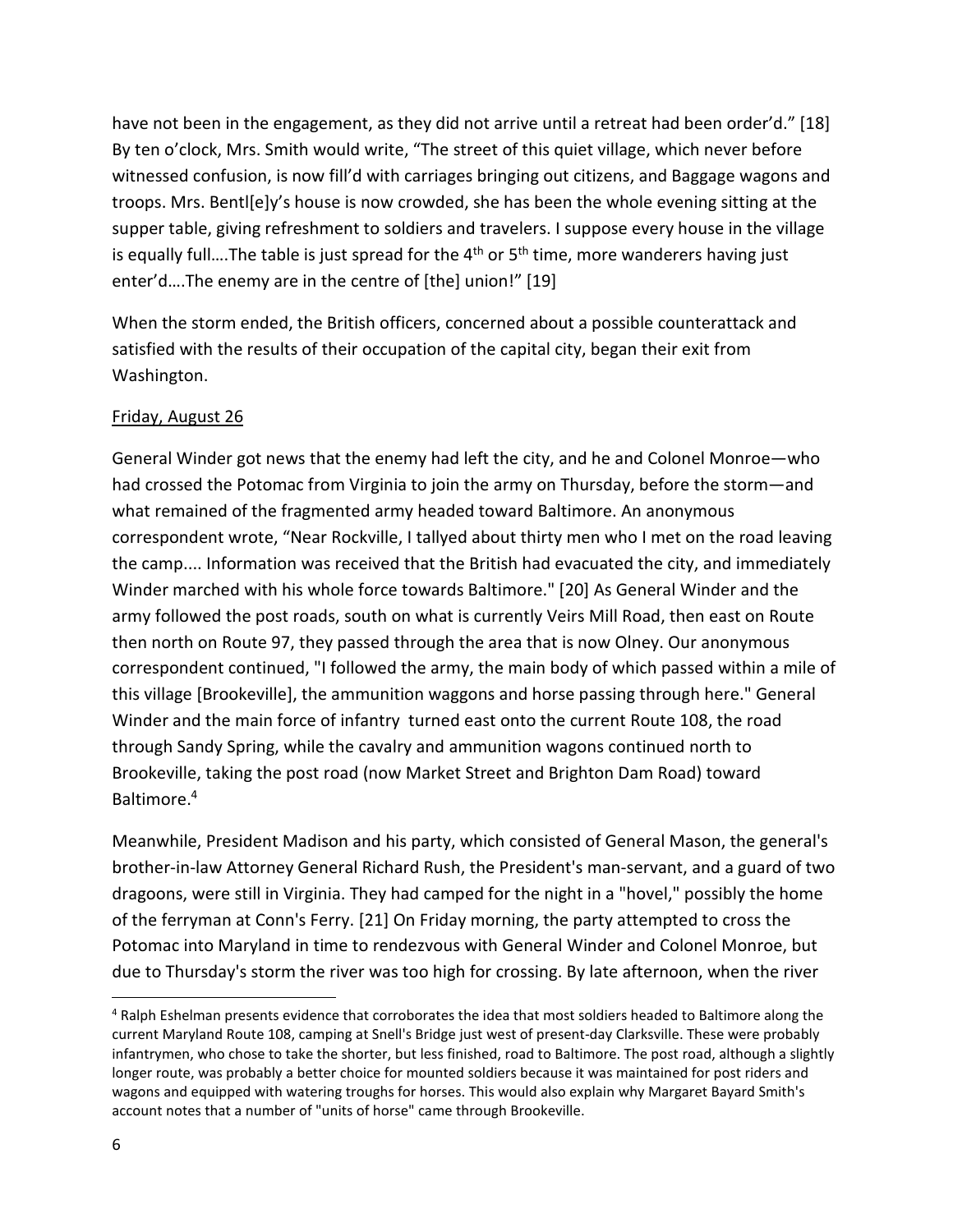had receded enough, they crossed to a point just north of Great Falls, following along River Road to Montgomery Courthouse in Rockville, only to discover that General Winder and the army had already left for Baltimore. The President remained at Montgomery Courthouse— "without dismounting"—only long enough to acquire a guide, a "bitter Jacobin" (a derogatory term of the time for an anarchist), before departing for Brookeville. Somewhere near Montgomery Courthouse the President's party was joined by a troop of dragoons, estimated to have been between twenty and fifty, who accompanied them to Brookeville. [22]

Arriving in Brookeville about nine in the evening, as reported by the Federal Republican [23], the President's party approached the largest house in the town, that of the town's founder, Richard Thomas. There, the guide approached the owner, asking, "... 'if Gen Mason and suite, could have lodgings for the night,' taking care to avoid mentioning that the President was in company. He was told that he could not. 'Can you put them on the floor?' said the guide. 'No my house is filled with families who have fled from Washington and Georgetown,' was the answer. The guide then went to a house over the way [that of the postmaster Caleb Bentley] and made the same enquiry. A favorable answer being received, the distinguished guest dismounted, and to the astonishment of the hospitable host he was introduced to 'the President of the U.S.' by Gen. Mason."<sup>5</sup> [24]

As the Bentleys welcomed the President and his party, "all hands went to work to prepare supper and lodgings for him, his companions and guards,--beds were spread in the parlour, the house was filled and guards placed round the house during the night.... All the villagers, gentlemen and ladies, young and old, throng'd to see the President. He was tranquil as usual, and tho' much distressed by the dreadful event, which had taken place not dispirited." [25]

Later, the Federal Republican again reported on the President's mood and the conversation at the meal on Friday night: "At supper his excellency was quite talkative and cheerful for some minutes, but occasionally relapsed into silent gloom. He ate ravenously, and remarked that it was his first meal since breakfast, and he had rode 30 miles on horseback. He enquired anxiously after Col. Monroe. Being informed that he was at Head Quarters [in Baltimore] with Gen. Winder, he said he would join the army in the morning if he did not receive advices from Gen. Winder, which should bring him to a different decision.... Some remarks were made upon the mild conduct of the enemy in respecting private property which was spared in every

<sup>&</sup>lt;sup>5</sup> Many other stories have been told about the refusal at the first house they approached to take the President's party—all from later sources. One of the earliest is from an article in the magazine of the Maryland Historical Society, "President Madison's Retreat," by J. D. Warfield, published about 1895, in which the owner (Richard Thomas) claimed to be a Federalist and against the War so he would not shelter the President. Later stories appear to have been made up out of whole cloth, for example, one in which the lady of the house (Deborah Thomas) responded, "not with those muddy boots, you're not coming into my house." The account published in contemporary newspapers is much more likely to reflect what actually happened.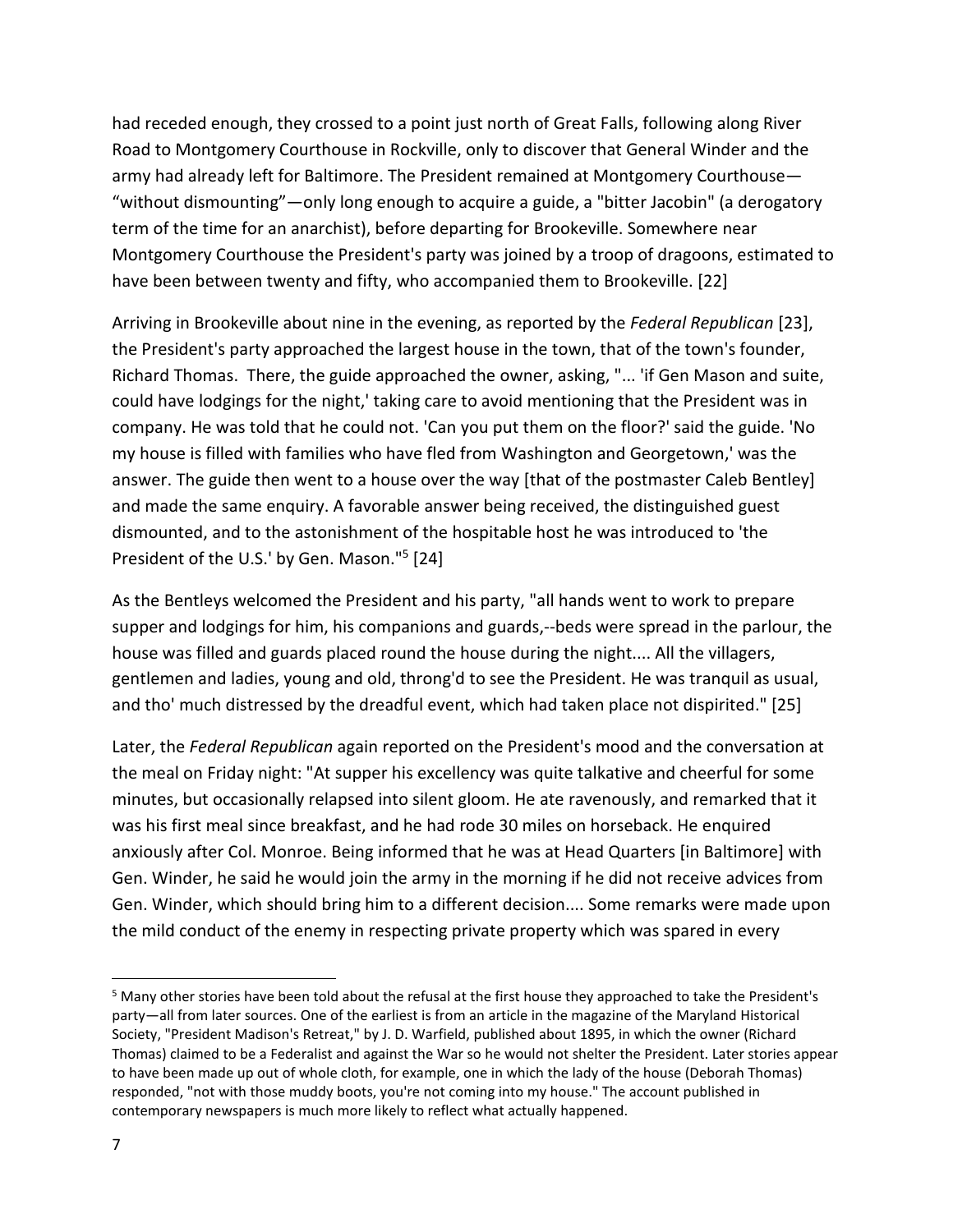instance, except where the enemy was fired on from houses. Mr. Madison instantly said he was at a loss to see how they could discriminate between Gales' printing press and Foxhall's Foundry, both being private property." [26] Our anonymous correspondent, writing on August 31, reported that the defense of the city was freely criticized [27] and the President seems to have agreed. As the Federal Republican noted, "He [Madison] spoke of the 5th Baltimore regiment and said, perhaps some other troops from that city being brought up hardier would have done better than the gentlemen who composed that regiment." [28] (Of course they did a couple of weeks later at the Battle for Baltimore.)

The conversation was sometimes uncomfortable for the President. "He [Madison] was told it was considered certain, that the enemy had pursued the road to Baltimore from Bladensburg. Then, said he, General Winder is on a parallel route, and will proceed with them pari passu. Some remarks were then made about the army, and a gentleman remarked that it was so completely dispersed in the retreat, or rather rout, that it must be small. His Excellency looked angrily, but said nothing. He changed the conversation by introducing the subject of domestic Manufactures...." Several other newspapers, including Poulson's American Daily Advertiser on September 2, 1814, and the Boston Daily Advertiser on September 5, reprinted the conversation, as well.) "In the course of conversation, he expressed great apprehension lest his library was burnt—as if there was a chance of its escape when all the furniture of the house was left in it and destroyed." [29]

Late Friday night, the President issued a dispatch to Colonel Monroe, telling him that he had received word from General Winder that the enemy had vacated the city and asking whether he should join him at headquarters in Baltimore. He wrote, "...I will either wait here [Brookeville] for you to join me, or follow and join you, as you may think best.... If you decide on coming hither, the sooner the better."[30] The twenty to fifty dragoons who had guarded the President "...encamp'd for the night, beside the mill-wall in a beautiful little plain. The tents were scattered along the riverlet and the fires they kindled on the ground and the lights within the tents had a beautiful appearance," as pickets circled the house. [31]

## Saturday, August 27

During the early morning hours in Brookeville, the President received a message from Colonel Monroe, advising that they should return to Washington immediately to reestablish the government there (their messages having crossed in transit). "...[U]pon receipt of which information the dragoons were ordered in readiness to guard the President to the city." [32] The President immediately wrote to Dolley, telling her of the news that the British had left and that Colonel Monroe had suggested that they return to Washington. He wrote, "...We shall accordingly set out thither immediately, you will of course take the same resolution. I know not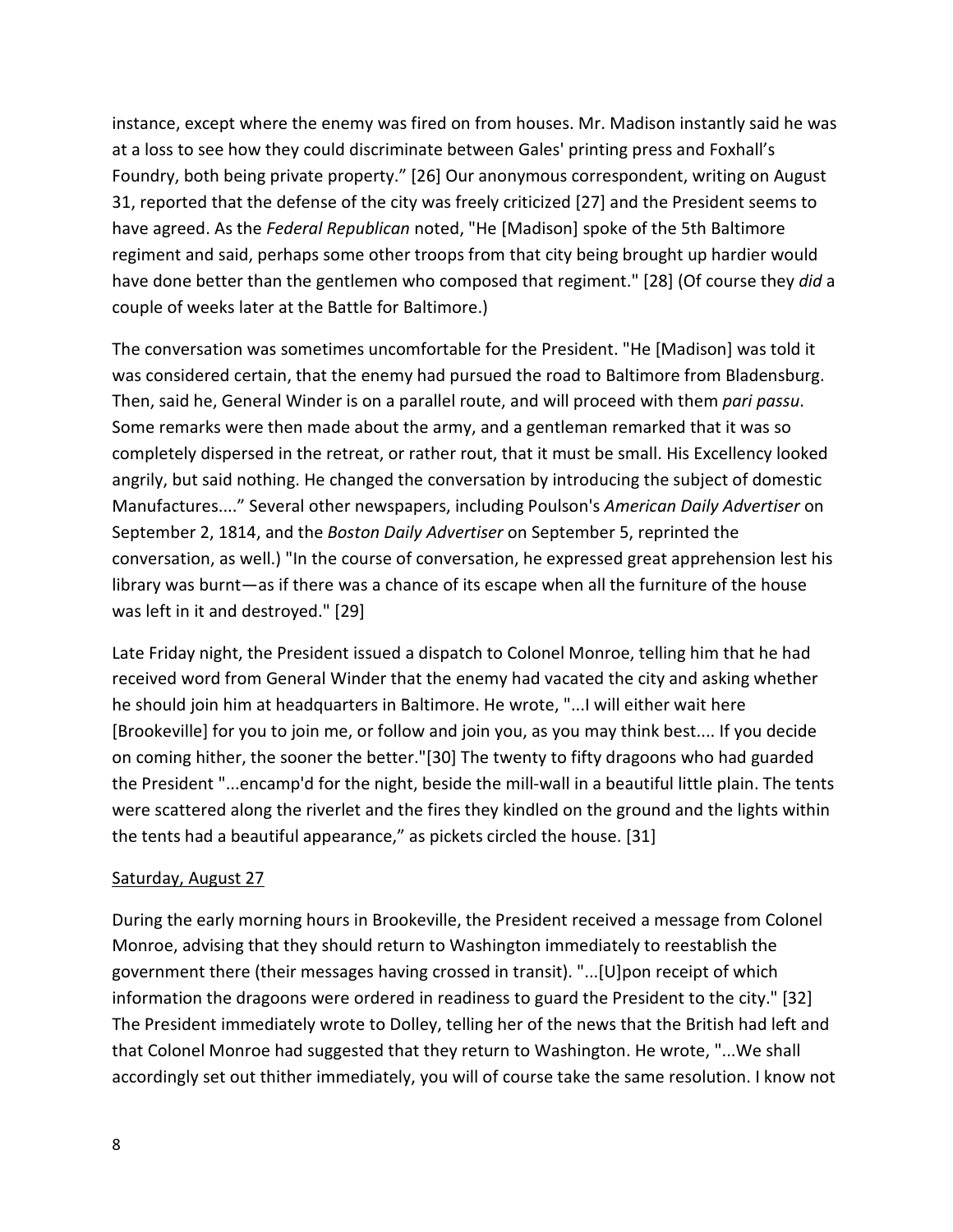where we are in the first instance to hide our heads; but shall look for a place on my arrival." [33]

The good news that the enemy had vacated the capital was tempered by rumors (that would turn out to be false) summed up by our anonymous correspondent who wrote that the President would be returning to a city "where the blacks are reported to be plundering, burning &c." [34] And in Virginia, local inhabitants stopped General Robert Young on his way to join General Winder, asking for protection from the slave insurrection they had heard was occurring. [35]

Colonel Monroe arrived in Brookeville at about 10 AM. Almost immediately, he and the President's party, including Attorney General Rush and twelve of the dragoons who had served as guards, left Brookeville. They arrived back in Washington late on Saturday evening and the President spent the night at the home of his brother-in-law, Mr. Richard Cutts. [36]

Mr. and Mrs. Smith, on the President's advice, would also leave Brookeville, arriving back at their farm (near present-day Michigan Avenue in Northeast Washington, DC), where they found a pathetic scene: "...[A]t the foot of a tree we saw a soldier sleeping on his arms,—leaving the woods we saw four or 5 others crossing the field and picking apples. When we reach'd the yard, a soldier with his musket was standing by the gate and asked permission to get a drink." As they rode to their city home, they encountered an even worse scene of destruction: "...[We] passed several dead horses. The poor capitol! nothing but its blacken'd walls remained! 4 or 5 houses in the neighbourhood were likewise in ruins.... We afterwards look'd at the other public buildings, but none were so thoroughly destroyed as the House of Representatives and the President's House...[where] not an inch, but its crack'd and blacken'd walls remain'd." Mrs. Smith concluded, "...this is human grandeur! How fragile, how transitory! Who would have thought that this mass so solid, so magnificent, so grand...thus irreparably destroy'd. O vanity of human hopes!" [37]

#### **EPILOGUE**

### James Madison

On his return to Washington from Brookeville, the President was forced to move from house to house until he was given permanent quarters at the Octagon House. As reported in the Federal Republican, "Since his arrival he has not slept two nights in the same house, nor is it allowed to be known in what house he means to sleep..." [38], "...taking up quarters at the homes of his different friends." [39]

However, on the most important issues of the day, the President took control. Almost immediately, he recalled the members of the Cabinet. All but General Armstrong, the Secretary of War, returned immediately to the city to survey the damage and determine what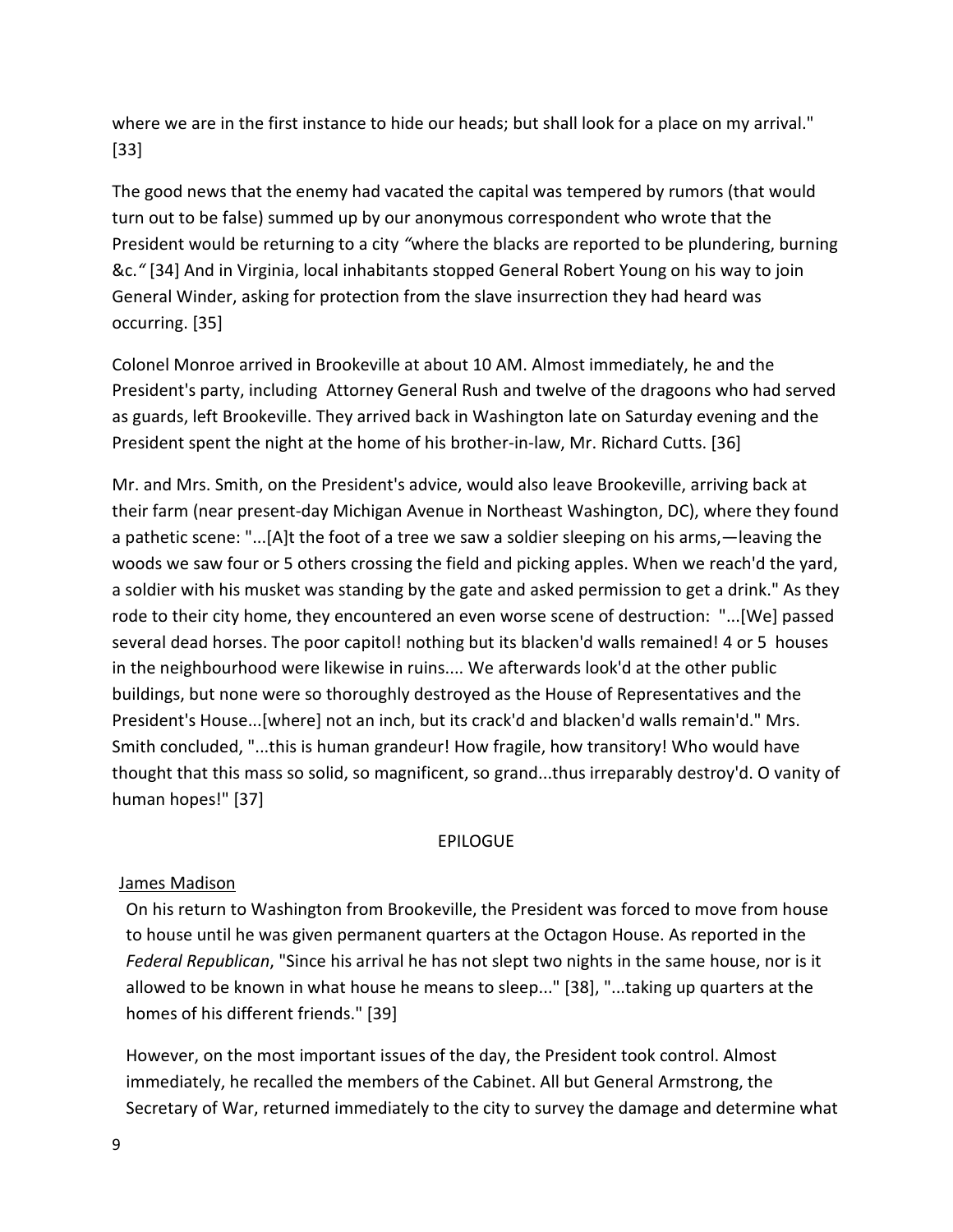to do next. General Armstrong, arriving two days late, offered excuses for the failure to defend the capital, and President Madison accepted his resignation. After that, the President replaced the incompetent General Winder with the experienced General Smith, who led the army to Baltimore where it was nearly certain the enemy would strike next. The President faced down petitioners who wanted to move the capital to another city for fear that the enemy would return to finish the conflagration. He reconvened the Congress, and despite the reverses of the previous week, he rallied the country behind him.

#### James Monroe

As reported in the Federal Republican, Colonel Monroe became a sort of one-man Secret Service: "Colonel Monroe is usually about his [Madison's] person. We saw the President go into his Secretary's house at 8 o'clock in the morning, and a little in his rear was the secretary with two pistols in one hand and a sword in the other." [40] The removal of General Armstrong as Secretary of War opened the door for James Monroe to assume that position, although he also remained Secretary of State. Monroe stood firmly with the President in rejecting the idea of moving the capital from Washington, threatening to meet with point of a bayonet anyone presenting a petition to do so, according to an exchange in the September 7 issue of the National Intelligencer. In the next election, Secretary Monroe was voted in as the fifth President of the United States.

### Richard Rush

Although the President offered Mr. Rush the position of Secretary of the Treasury, Rush preferred to remain Attorney General. As such, he continued to be one of President Madison's closest advisors. Later he would become Comptroller of the Treasury and when John Quincy Adams returned from his diplomatic mission, Rush would replace him as Minister to England. Rush inspired such trust that President John Quincy Adams, a Federalist, made him Secretary of State during his administration, despite the fact that Rush was a member of the opposition party.

#### John Mason

Shortly after he returned to Washington from Brookeville, Mason was witness to the capitulation of Alexandria, the British sending barges up the Potomac to plunder the goods in the warehouses there. He described the scene to his friend Isaac Briggs in a letter with news for his wife, who remained at the Briggs' home. [41] In September, when his Georgetown neighbor Francis Scott Key went to assist John Stuart Skinner in negotiating the release of Dr. William Beanes from the British, General Mason arranged to support their case with letters from British officers who had been wounded at Bladensburg and were being held prisoner, attesting to their kind treatment by the Americans. Even after the War, Mason continued to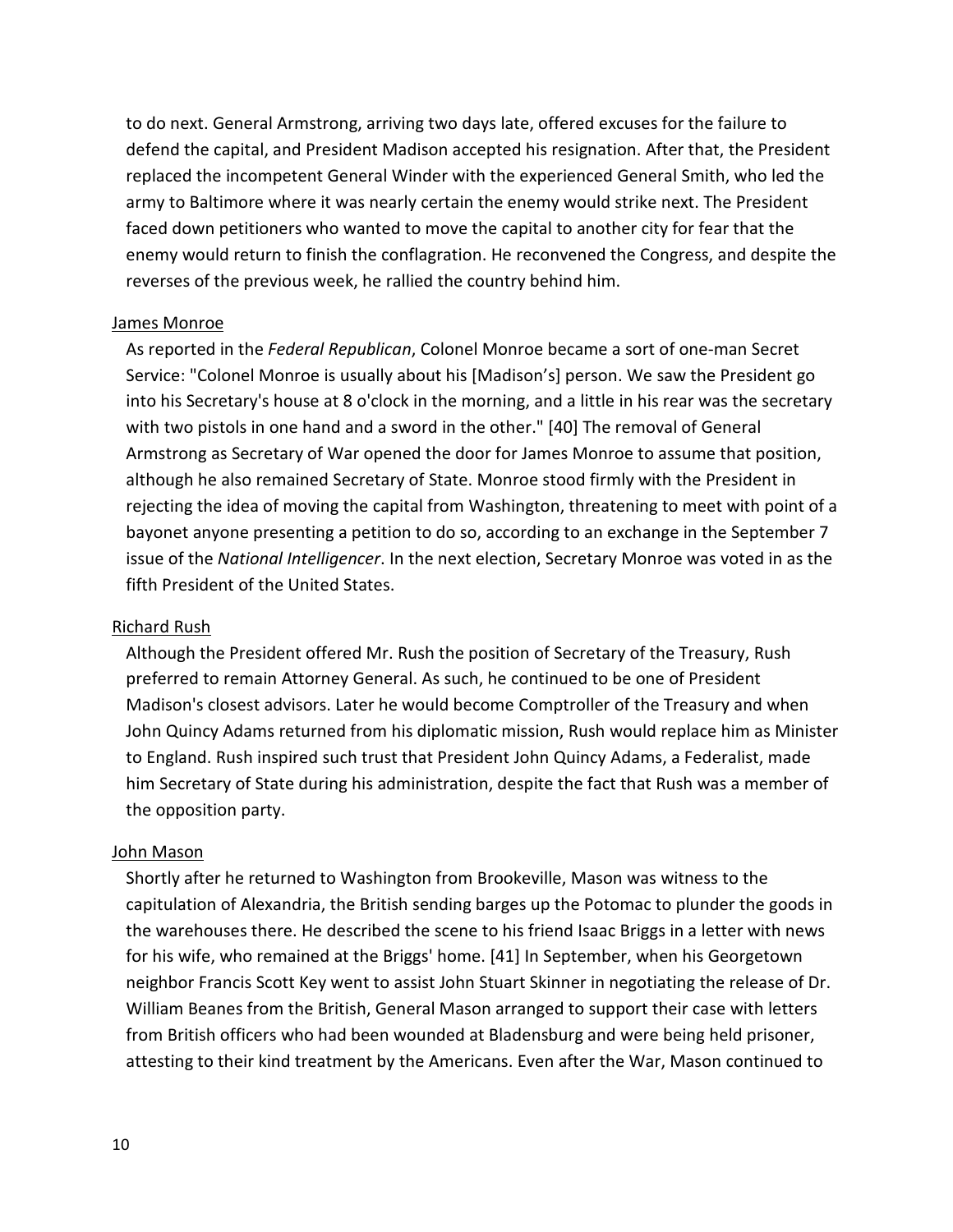help American prisoners, sending his own ship, the Analostan, to bring them back from Dartmoor Prison, where they were being held in England.

#### Anna Mason

Mrs. Mason stayed with the Briggses until October, when she was fully recovered. During those long months with the Quaker Briggses she wrote to her brother-in-law, Richard Rush, asking that he send her a case of wine to get her through her convalescence. [42]

### Samuel Harrison Smith

Smith remained Commissioner of Revenue (although he was sometimes referred to as the "Commissioner of Debt," as the Treasury was depleted and the war was increasingly financed by borrowing from private sources) through the Madison and Monroe administrations, until the position was discontinued. Shortly after their stay in Brookeville, President Madison appointed Smith to the job of acting Secretary of the Treasury. A close friend of Thomas Jefferson, Smith negotiated the sale of Jefferson's huge collection of books to replace the Library of Congress, which had been lost to the fires.

### Margaret Bayard Smith

Mrs. Smith continued to document Washington life through subsequent presidential administrations, admitting that she never warmed to the Monroes, "Certainly not like Dolley and Jemmy." [43] The National Intelligencer published her letters describing the War. In the early 20th century Mrs. Smith's grandson, assisted by the Library of Congress, published The First Forty Years of Washington Society, a collection of her family letters and journal entries, which proved to be an invaluable social history of the nation's capital when it was new.

There was **no slave rebellion**, despite persistent rumors of blacks burning buildings and looting. As Mrs. Smith wrote, "During the attack, the negroes all hid themselves and instead of a mutinous spirit, have never evinced so much attachment to the whites and such dread of the enemy.... It is supposed that 4[00] or 500 blacks have fled or been taken. The rest behaved well and [have] been quiet. In general they appear to dread the enemy as much as we do. Thus we are spared one evil and the one I had most dread of.... Muskets, cartridge boxes, were found by 100s and in possession of the blacks, who have all cheerfully given them up." [44]

There were the inevitable **Congressional hearings** into the failure to protect the capital and the performance of the army. However, with respect to the army, little changed. One of the most important topics, the failure to supply the troops with food, elicited multiple proposals, including providing them with hard loaves of bread to keep in their pockets. Congress left the issue unresolved.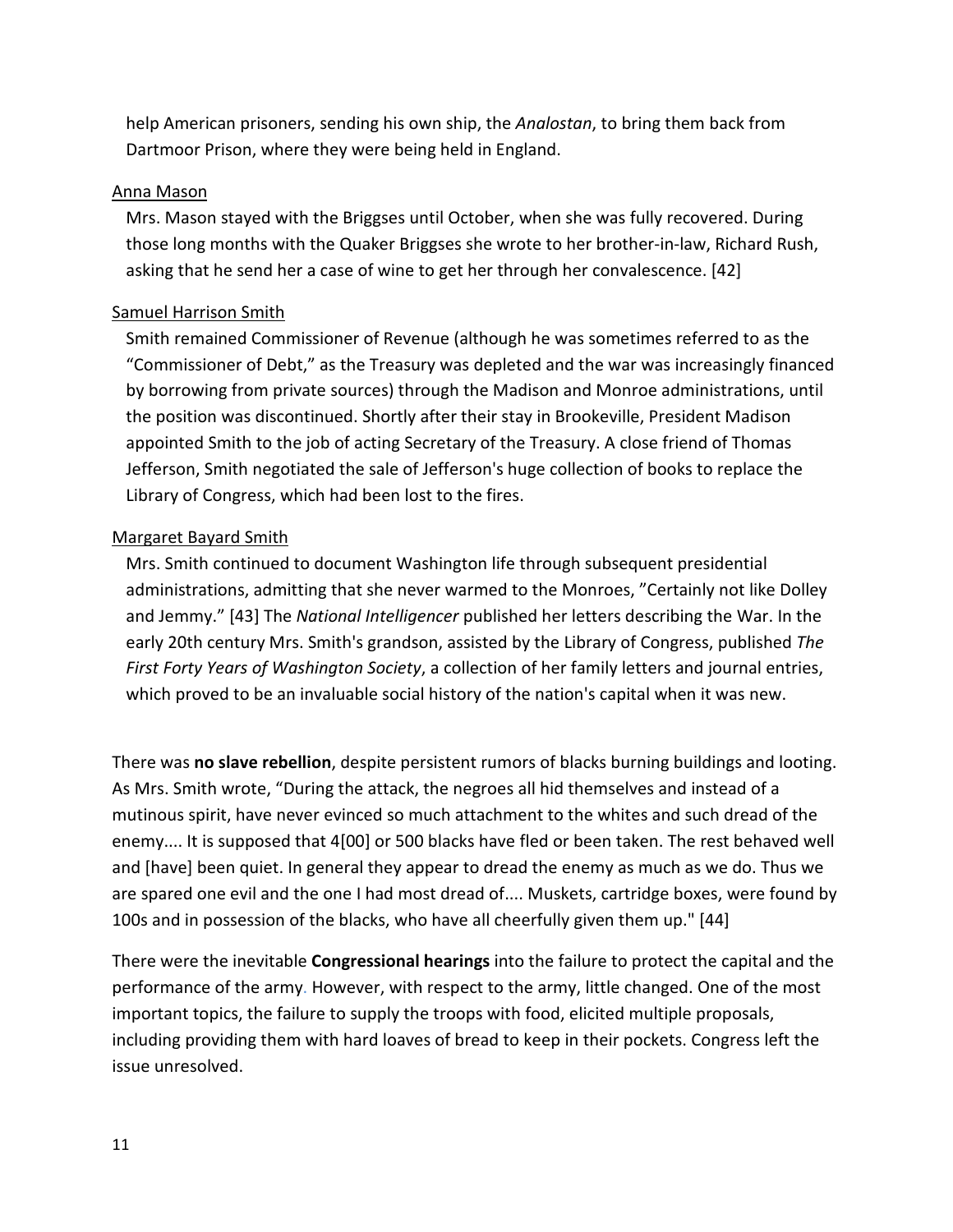Within a few weeks the **banks' specie** had been returned. The Senate papers remained in Brookeville until a place was provided for Congress to meet. The town returned to "security and peace" as its engineers embarked on projects crucial to the nation's infrastructure—the Erie Canal and the National Road. Brookeville's entrepreneurs continued to prosper by opening stores, lending for mortgages, and acquiring land and houses, and Henrietta Bentley summed up the generosity of the town to Washington's refugees, the army, and the President: "It is against our principles to have anything to do with war, but we receive and relieve all who come to us." [45]

#### **REFERENCES**

- 1. James Monroe to James Madison, August 20, 1814. American State Papers, Library of Congress, Washington, DC, p. 537.
- 2. "An Authentick Account of the Capture of Washington!!!" Baltimore Patriot, August 27, 1814.
- 3. Lewis Machen to William Rives, September 12, 1836. Rives Papers, Library of Congress, Washington, DC.
- 4. John Mason to Isaac Briggs, Georgetown, August 21, 1814. Isaac Briggs Papers, Library of Congress, Washington, DC.
- 5. Ibid., 2.
- 6. John Mason to Isaac Briggs, Washington, October 6, 1814. Ibid., 4.
- 7. Margaret Bayard Smith, The First Forty Years of Washington Society, Gaillard Hunt, Editor. Frederick Ungar Publishing Co., NY, 1965, reprinted from the first edition, 1906, p. 98.
- 8. Taylor, Alan. The Internal Enemy, Slavery and War in Virginia, 1772-1832. W.W. Norton & Company, NY, 2013.
- 9. Ibid., 7, pp. 90-91.
- 10. Ibid.
- 11. Ibid., pp. 98-99.
- 12. Ibid., p. 100.
- 13. "Destruction of the American Capital." Federal Republican, Georgetown, DC, August 31, 1814.
- 14. Moore, Asa. Briggs-Stabler Papers, Maryland Historical Society, Baltimore, MD.
- 15. Ibid., 7, pp. 100-101.
- 16. Caleb Worthington to John Mason, August 25, 1814. Ibid., 4.
- 12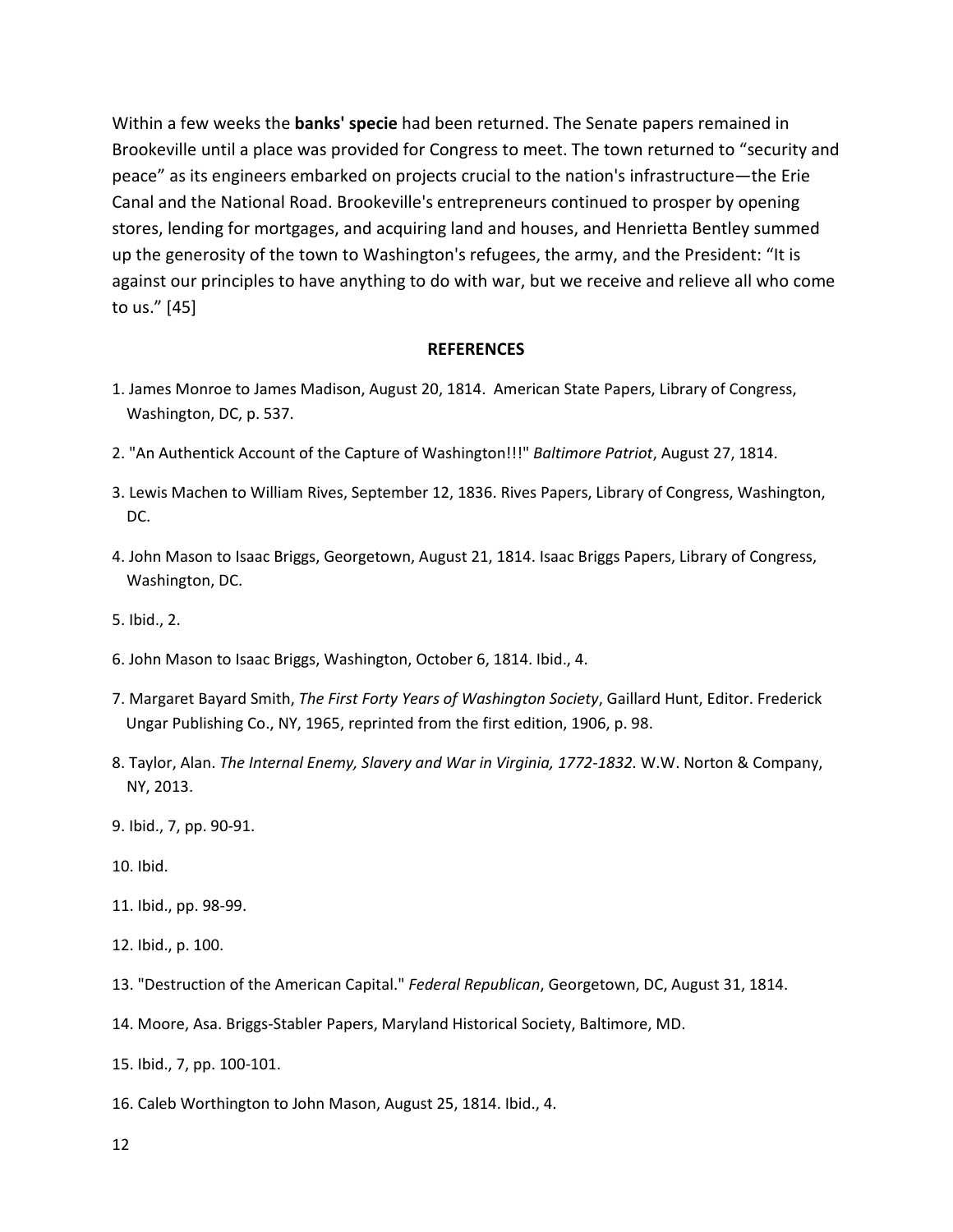17. Ibid., 7, p. 102.

- 18. Ibid.
- 19. Ibid., 7, pp. 104-105.
- 20. "Extract of a letter Dated Brookeville, August 27, 1814." Commercial Advertiser, NY, August 31, 1814.
- 21. Mordecai Booth to Commodore Thomas Tingey, Washington, August 26, 1814, quoted in Carole L. Herrick, August 24, 1814, Washington in Flames. Higher Education Press, Falls Church, VA, 2005.
- 22. Ibid., 13.
- 23. "Deferred Articles." Federal Republican, Georgetown, DC, August 31, 1814.
- 24. "Cabinet Anecdotes." Ibid.
- 25. Ibid., 7, p. 107.
- 26. Ibid., 23.
- 27. Ibid., 20.
- 28. Ibid., 23.
- 29. Ibid., 24.
- 30. James Madison to James Monroe, Brookeville, August 26, 1814. AMS Press, NY.
- 31. Ibid., 7, p. 107.
- 32. Ibid., 20.
- 33. James Madison to Dolley Madison, Brookeville, August 27, 1814. AMS Press, NY.
- 34. Ibid., 20.
- 35. General Young to Investigative Committee, October 3, 1814, quoted in Carole L. Herrick, August 24, 1814, Washington in Flames. Higher Education Press, Falls Church, VA, 2005.
- 36. Ibid., 24.
- 37. Ibid., 7, p. 109.
- 38. Ibid., 23.
- 39. Ibid., 13.
- 40. Ibid., 23.